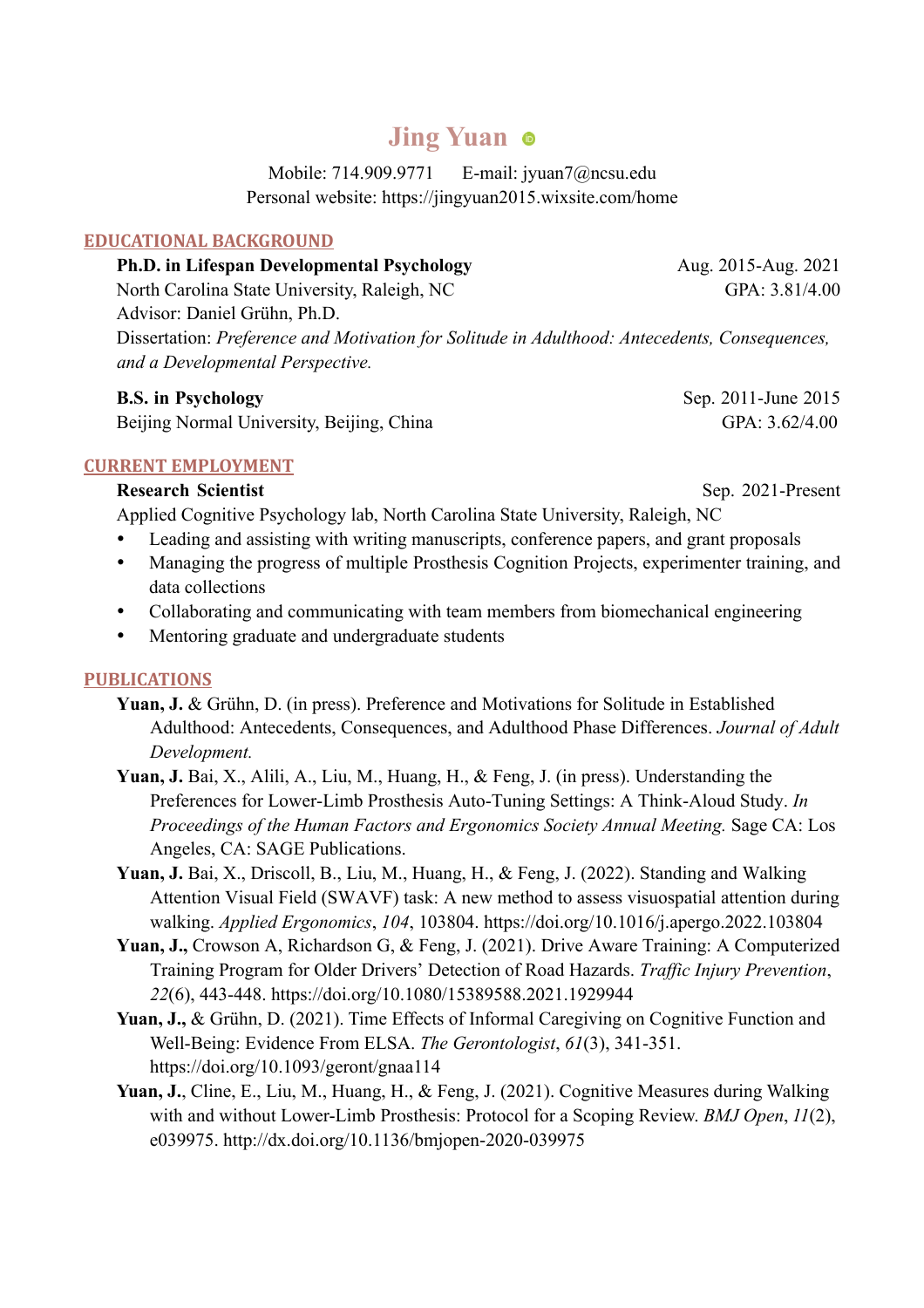### **PRESENTATIONS**

- **Yuan, J.** & Grühn, D. (2020, November). *Who Wants to Be Alone? Antecedents of Motivation for Solitude in Adulthood.* Oral presentation at the 2020 Gerontological Society of America Annual Online Scientific Meeting
- **Yuan, J.** & Grühn, D. (2020, April). *The Effects of Emotion Understanding on Well-being in Adult Dyads: The Moderating Effects of Perceived and Actual Similarity in Emotion Reaction Tendencies.* Oral presentation at the 2020 Carolinas Psychology Conference
- **Yuan, J.** & Grühn, D. (2020, April). *Similarity or Understanding in Emotional Reaction Tendencies in Adult Dyads: Which One is More Important?* Poster presented at 2020 Society for Affective Science annual conference, Boston, MA
- Parker, A., **Yuan, J.** & Grühn, D. (2019, April). *Does it Matter to Understand Emotions Accurately? The Effects of Perceived and Accurate Emotion Understanding on Personal and Relational Well-being.* Poster presented at NC State Undergraduate Research Symposium, Raleigh, NC
- **Yuan, J.** & Grühn, D. (2019, March). *The Time Effects of Informal Caregiving on Cognitive Function and Well-being: Evidence from ELSA.* Poster presented at Graduate Student Symposium, Raleigh, NC
- **Yuan, J.** & Grühn, D. (2018, November). *Compromised Cognitive Functioning and Well-being in Informal Caregiving? Caregiving Duration Matters!* Poster presented at the 2018 Gerontological Society of America Annual Scientific Meeting, Boston, MA
- **Yuan, J.** & Grühn, D. (2018, May). *Effects of Informal Caregiving Duration on Cognitive Function and Well-being: Evidence from ELSA.* Poster presented at Cognitive Aging Conference, Atlanta, GA
- **Yuan, J.** & Wang, D. (2015, January). *The Effects of Family Role on the Filial Piety Belief in Current Mainland China.* Poster presented at U.S.-Hong Kong 2015 Conference: Putting Aging Research and Clinical Practice in Cultural Context, Hong Kong

### **RESEARCH EXPERIENCE**

### **Research Assistant** Jan. 2020-Aug. 2021

Advisor: Dr. Jing Feng, Applied Cognitive Psychology lab, North Carolina State University

- Led a scoping review for cognitive measures during walking for people with lower-limb prosthesis
- Co-designed new attention measures during walking and led data collections
- Mentored graduate and undergraduate students

### **Research Assistant Summer 2018-2019**

Advisor: Dr. Jing Feng, Applied Cognitive Psychology lab, North Carolina State University

- Wrote a review for cognitive training methods for older drivers
- Co-led the cognitive training study for older drivers using DAT task
- Generated training stimuli (196 different scenes) for the training study
- Assisted with programming using E-prime

Advisor: Dr. Pengyun Wang, Center on Aging Psychology, Chinese Academy of Sciences

- Assisted with a study about emotional memory among old and young adults
- Trained for ERP experimental skills and assisted with ERP study data collection

### **Research Assistant Aug. 2014-May 2015**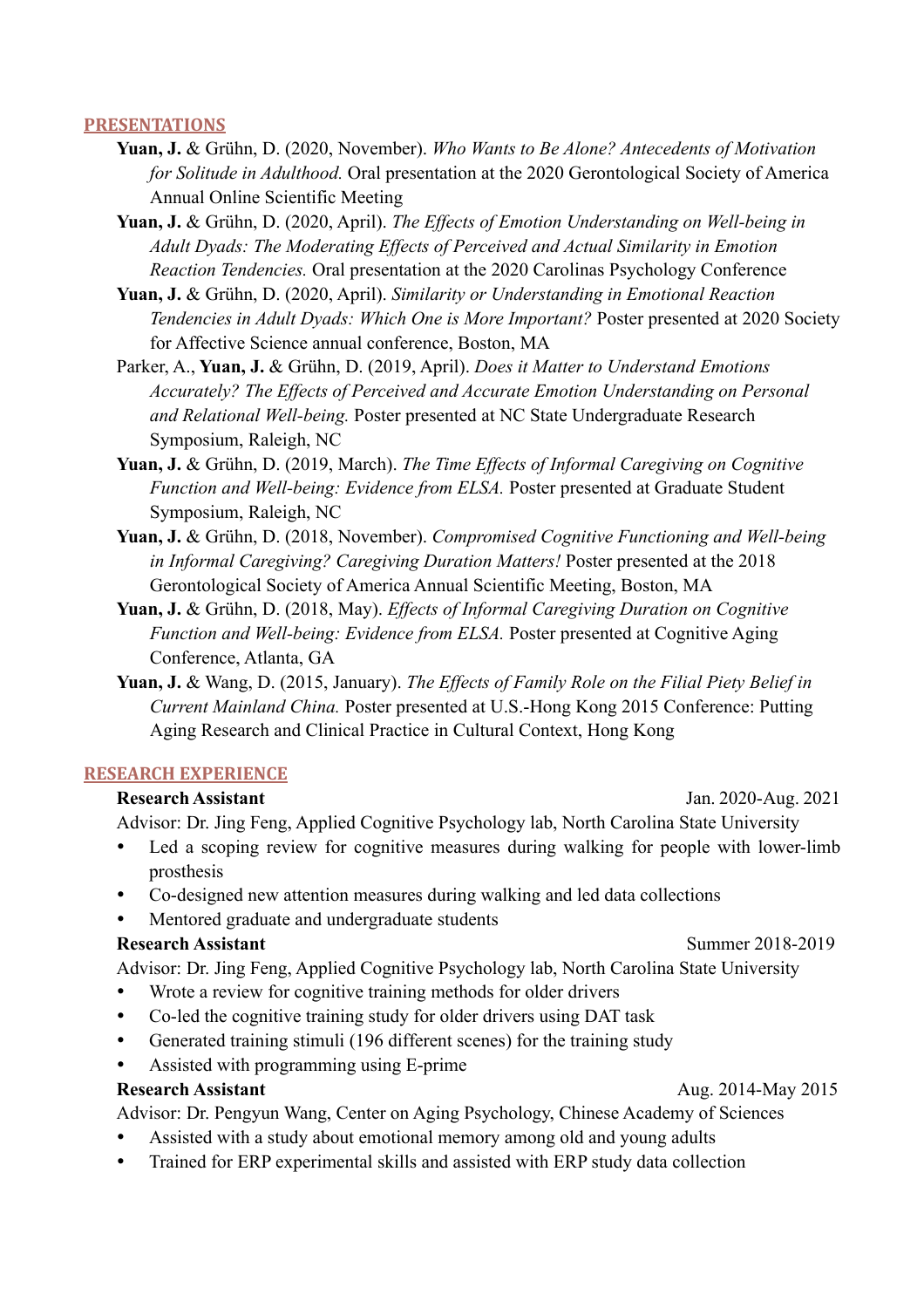| Beijing College Students' Scientific Research and Entrepreneurial Action                             | 2014-2015           |  |
|------------------------------------------------------------------------------------------------------|---------------------|--|
| Project: "The Mechanism of Mortality Salience Effects----Future Time Perspective"                    |                     |  |
| Led the discussion of coding system for Two Classic Mortality Salience Questions<br>$\bullet$        |                     |  |
| Discussed research details, like priming duration, with Dr. Jeff Greenberg via Email<br>٠            |                     |  |
| Entered data into the database and assisted with data analysis using SPSS<br>$\bullet$               |                     |  |
| <b>Research Assistant</b>                                                                            | Oct. 2013-May 2014  |  |
| Advisor: Dr. Danhua Lin, Institute of Developmental Psychology, Beijing Normal University            |                     |  |
| Assisted in an intervention study of abused migrant children's elasticity<br>٠                       |                     |  |
| Reviewed and summarized literature about cortical empirical studies<br>$\bullet$                     |                     |  |
| Beijing Normal University Undergraduate Research Fund                                                | Dec. 2012-Apr. 2014 |  |
| Project: "The Impacts of Time Perspective on the Searching for Close Relationships in the            |                     |  |
| Mortality Salience Effects among College Students"                                                   |                     |  |
| Led the Socioemotional Selectivity Theory discussion<br>٠                                            |                     |  |
| Introduced Future Time Perspective (FTP) as the mediator in experimental design<br>$\bullet$         |                     |  |
| Assisted with programming using Inquisite<br>$\bullet$                                               |                     |  |
| <b>Research Assistant</b>                                                                            | Sep. 2012-July 2013 |  |
| Advisor: Dr. Dahua Wang, Aging Lab, Institution of Developmental Psychology, BNU                     |                     |  |
| Assisted with a marriage-attachment stability research project among the 700 older adults<br>٠       |                     |  |
| Led the older adults in following instructions, recorded data of 300 subjects and coded<br>$\bullet$ |                     |  |
| interviews                                                                                           |                     |  |
| Assisted with data analysis using Mplus in 2014 spring<br>$\bullet$                                  |                     |  |
| <b>SCHOLARSHIP AND FUNDING</b>                                                                       |                     |  |
| Suniti-Anand Gupta Award                                                                             | 2020                |  |
| Award Amount: \$2000                                                                                 |                     |  |
| Beijing College Students Scientific Research and Entrepreneurial Action Grant                        | 2014-2015           |  |
| Award Amount: \$1500                                                                                 |                     |  |
| The Second-prize Student Scholarship in Beijing Normal University                                    | 2013-2014           |  |
| <b>Award Amount: \$500</b>                                                                           |                     |  |
| Beijing Normal University Undergraduate Research Grant                                               | 2013-2014           |  |
| Award Amount: \$300                                                                                  |                     |  |
| <b>PROFESSIONAL MEMBERSHIP</b>                                                                       |                     |  |
|                                                                                                      |                     |  |

| The Gerontological Society of America          | $2017$ -present |
|------------------------------------------------|-----------------|
| American Psychological Association-Division 20 | $2017$ -present |
| Society of Affective Science                   | $2019$ -present |

## **PROFESSIONAL SERVICES**

| Served as journal reviewer for Applied Ergonomics for five times.                                | 2021-2022       |  |
|--------------------------------------------------------------------------------------------------|-----------------|--|
| Served as journal reviewer for Innovation in Aging twice.                                        | May-June 2021   |  |
| Served as the co-chair for interpersonal relationships interest group in APA.                    | Oct. 2019-2020  |  |
| Served as the judge for 2018 Postdoc Research Symposium poster session in NCSU. May 2018         |                 |  |
| Served as the peer reviewer for GSA Annual Scientific Meeting.                                   | April 2018-2020 |  |
| Helped with cross-culture translation during questionnaire development of the Chinese version of |                 |  |
| Parents' Beliefs about children's Emotions (PBACE) Questionnaire.                                | March-May 2018  |  |